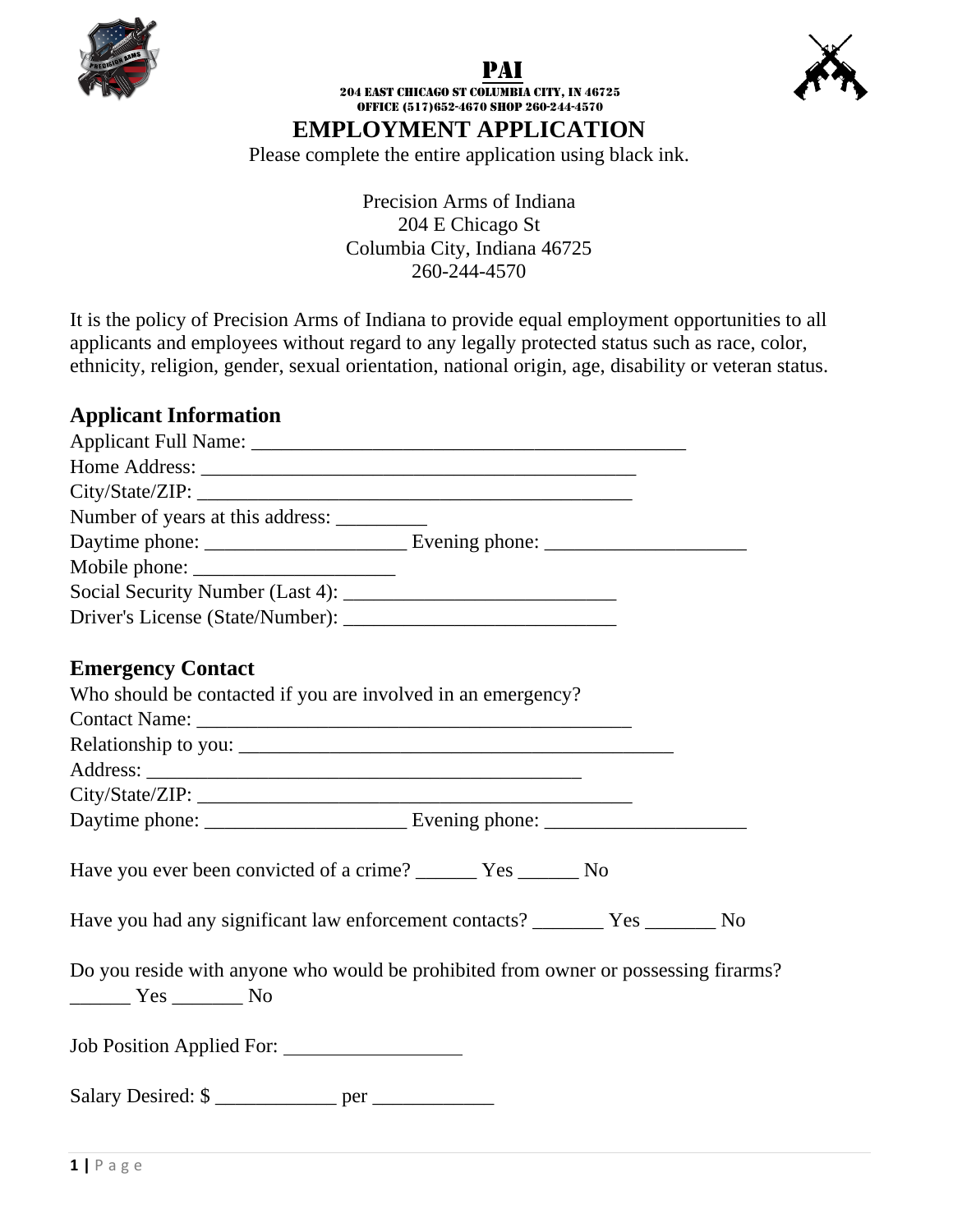





| Who referred you to our company? |  |  |  |
|----------------------------------|--|--|--|
|                                  |  |  |  |

Have you applied to our company previously? \_\_\_\_\_\_ Yes \_\_\_\_\_\_ No If yes, when?

Are you at least 18 years old? \_\_\_\_\_\_ Yes \_\_\_\_\_\_ No

Are you willing to work any shift? \_\_\_\_\_ Yes \_\_\_\_\_ No If no, please state any limitations:

\_\_\_\_\_\_\_\_\_\_\_\_\_\_\_\_\_\_\_\_\_\_\_\_\_\_\_\_\_\_\_\_\_\_\_\_\_\_\_\_\_\_\_\_\_\_\_\_

\_\_\_\_\_\_\_\_\_\_\_\_\_\_\_\_\_\_\_\_\_\_\_\_\_\_\_\_\_\_\_\_\_\_\_\_\_\_\_\_\_\_\_\_\_\_\_\_

If you are offered employment, when would you be available to begin start?

If hired, are you able to submit proof that you are legally eligible for employment in the United States? \_\_\_\_\_ Yes \_\_\_\_\_ No

Are you able to perform the essential functions of the job position you seek with or without reasonable accommodation? \_\_\_\_\_\_ Yes \_\_\_\_\_\_ No If yes, what reasonable accommodation, if any, would you request?

### **Applicant's Skills**

Check those skills that you have. List any other skills that may be useful for the job. Enter the number of years of experience, and circle the number which corresponds to your ability for each particular skill. (One represents poor ability, while five represents exceptional ability.)

| [] Microsoft Office Suite (Word, Excel, etc.) | 12345 |
|-----------------------------------------------|-------|
| [] Answering telephones                       | 12345 |
| $[ ]$ Filing                                  | 12345 |
| [] Customer service                           | 12345 |
| [] Firearms Background                        | 12345 |
| [] Retail Experience                          | 12345 |
|                                               | 12345 |
|                                               | 12345 |
|                                               |       |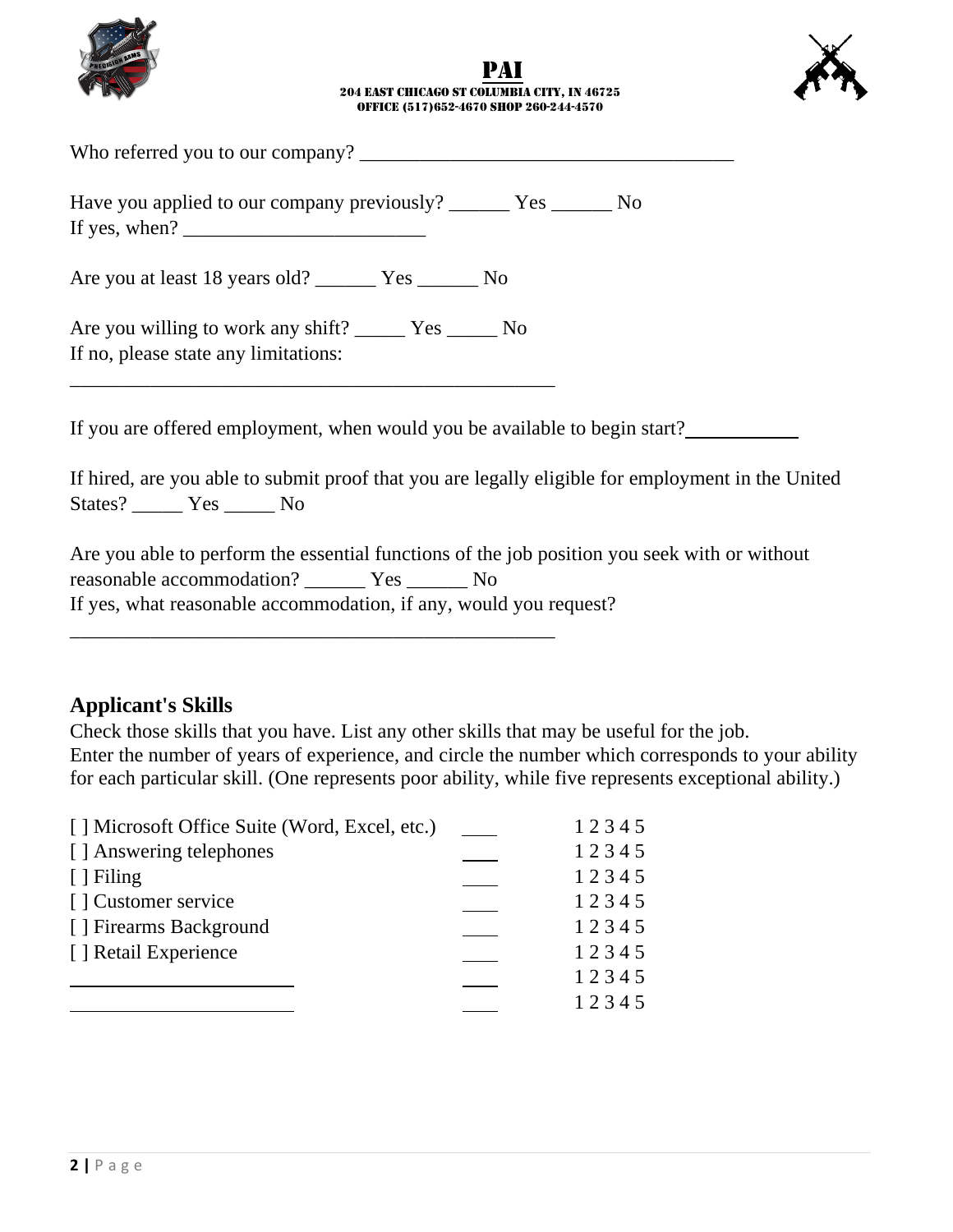



# **Applicant Employment History**

List your current or most recent employment first. Please list all jobs (including self-employment and military service) which you have held, beginning with the most recent, and list and explain any gaps in employment. If additional space is needed, continue on the back page of this application.

| <b>Military Service</b>                                                 |  |
|-------------------------------------------------------------------------|--|
| Have you ever served in the United States Military? ______ Yes _____ No |  |
|                                                                         |  |
| Years of Service: _________                                             |  |
| Rank: $\qquad \qquad$                                                   |  |
| Were you discharged? _______ Yes ______ No Type of discharge:           |  |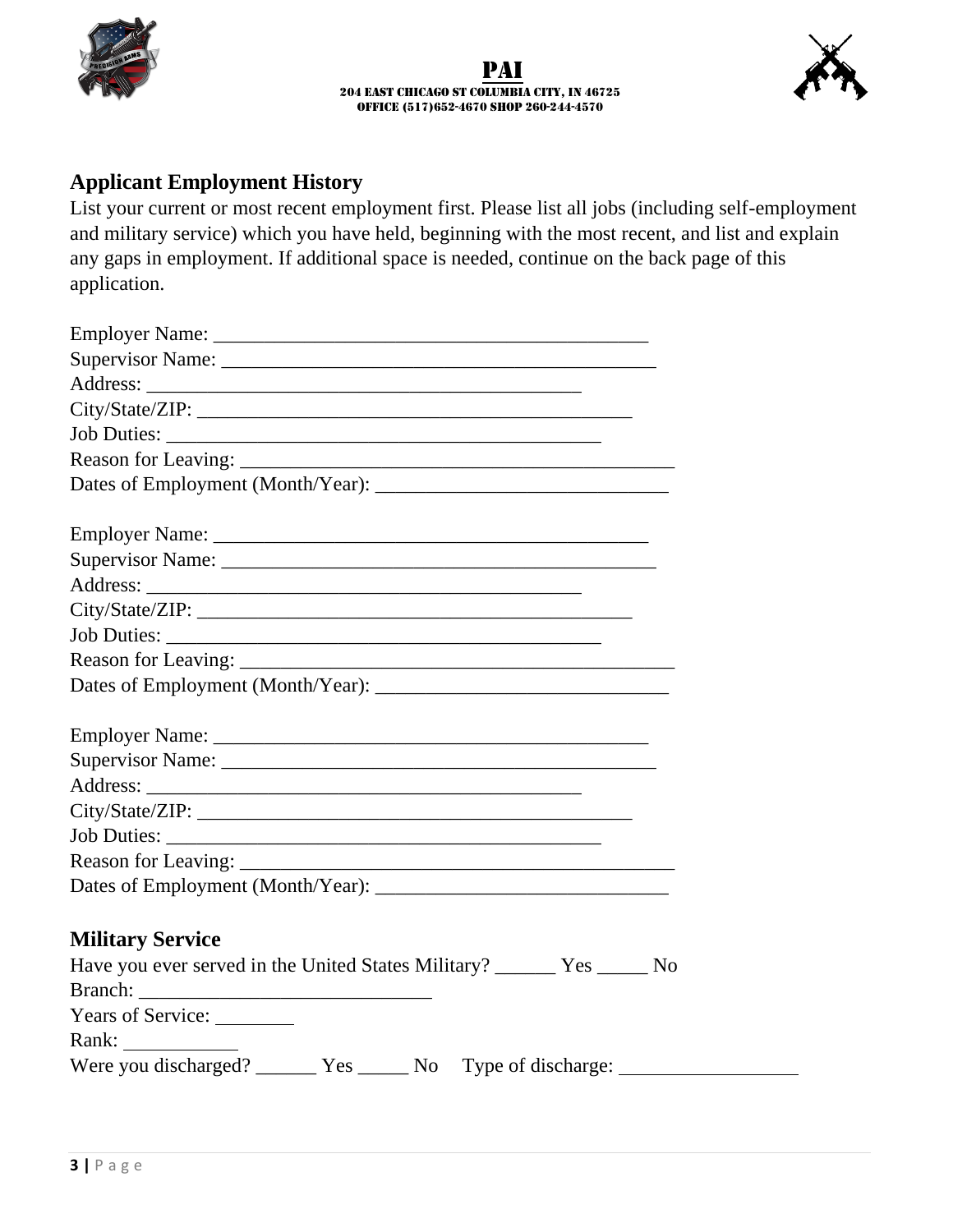





#### **Applicant's Education and Training**

Did you receive a degree? \_\_\_\_\_\_ Yes \_\_\_\_\_ No

If yes, degree(s) received:

College/University Name and Address

High School/GED Name and Address

Other Training (graduate, technical, vocational):

Please indicate any current professional licenses or certifications that you hold:

Awards, Honors, Special Achievements:

Specialized Training:

#### **References**

List any two non-relatives who would be willing to provide a reference for you.

| City/State/ZIP: |  |
|-----------------|--|
|                 |  |
|                 |  |

Please list any other information we should be aware of: